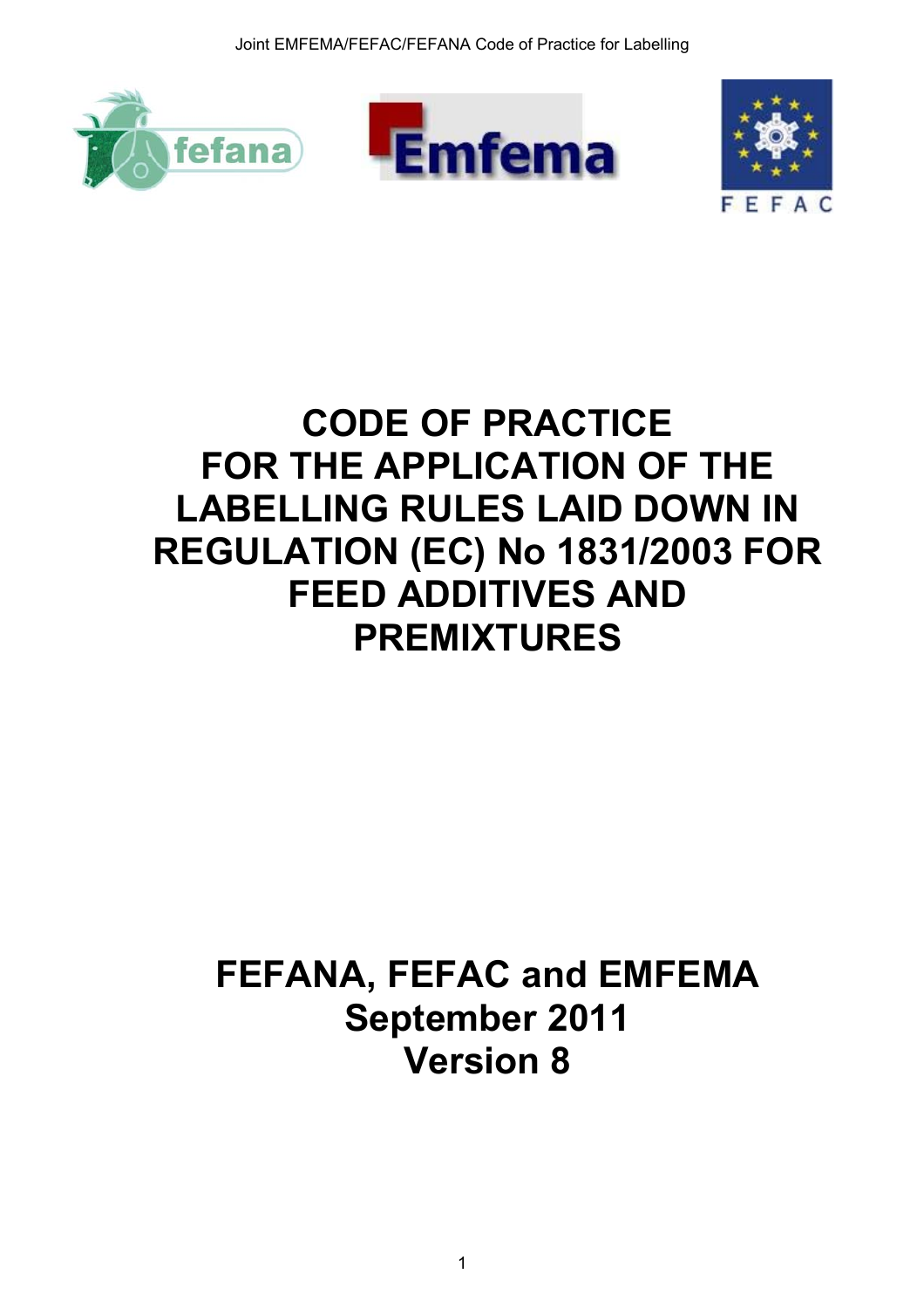FEFANA Asbl – EU Association of Specialty Feed Ingredients and their **Mixtures** Registered under N° 870060405 - T. +32.2.639.66.60. – Fax. +32.2.640.41.11. Avenue Louise, 130A B - 1050 Brussels – Belgium [info@fefana.org](mailto:info@fefana.org) – [www.fefana.org](http://www.fefana.org/)

FEFAC Aisbl – European Feed Manufacturer's Federation  $T + 32.2.285.00.50 - Fax +$ 32.2.230.57.22 Rue de la Loi, 223 Box 3 – 1040 Brussels – Belgium [fefac@fefac.eu](mailto:fefac@fefac.eu) – [www.fefac.eu](http://www.fefac.eu/)

EMFEMA vzw - European Manufacturers of Major, Trace and Specific Feed Mineral **Materials** T +49 176 66 86 20 64 Rue de la Loi, 223 Box 3 – 1040 Brussels – Belgium grit.monse@emfema.org [www.emfema.org](http://www.emfema.org/)

#### **About FEFANA**

FEFANA is the EU Association of Specialty Feed Ingredients and their Mixtures. Established on 13th October 2004, FEFANA is the new juridical form of the feed additives operators association which was originally founded in 1963. With more than 100 Members from 28 countries, the Association is the interface between the specialty feed ingredients industry and the European Union authorities, including Member States authorities, in order to promote, safeguard and defend common and general interests of the industry (in several topics like guidelines, register, labelling and definitions, analysis, feed hygiene and food.

#### **About FEFAC**

The European Feed Manufacturers' Federation (FEFAC) was founded in 1959 by five national compound feed associations from France, Belgium, Germany, Italy and the Netherlands.

FEFAC membership today consists of 21 national associations of compound feed and premixtures manufacturers from 20 EU Member States as full members as well as Associations in Switzerland, Turkey, Norway, Serbia, Croatia and Russia with observer/associate member status. FEFAC is the only independent spokesman of the European Compound Feed Industry at the level of the European Institutions. The mission of FEFAC is to represent, defend and promote the interests of the European compound feed and premixtures industry to the European Institutions in an evenly implemented legal framework and to provide feed companies with professional rules through guides to good practice.

#### **About EMFEMA**

EMFEMA is an international non-profit association, founded in 1996 and grouping EU-located producers of macro minerals, trace element compounds and specific minerals for use in animal nutrition. As associated member EMFEMA counts as well EU producers of on-farm mineral mixes. In cooperation with other professional organizations from the animal feed sector and the EU authorities we work for a continuous improvement of quality, safety and efficacy in animal feeding. To our members we offer information and service in all questions concerning feed legislation, technical developments, quality standards and related issues.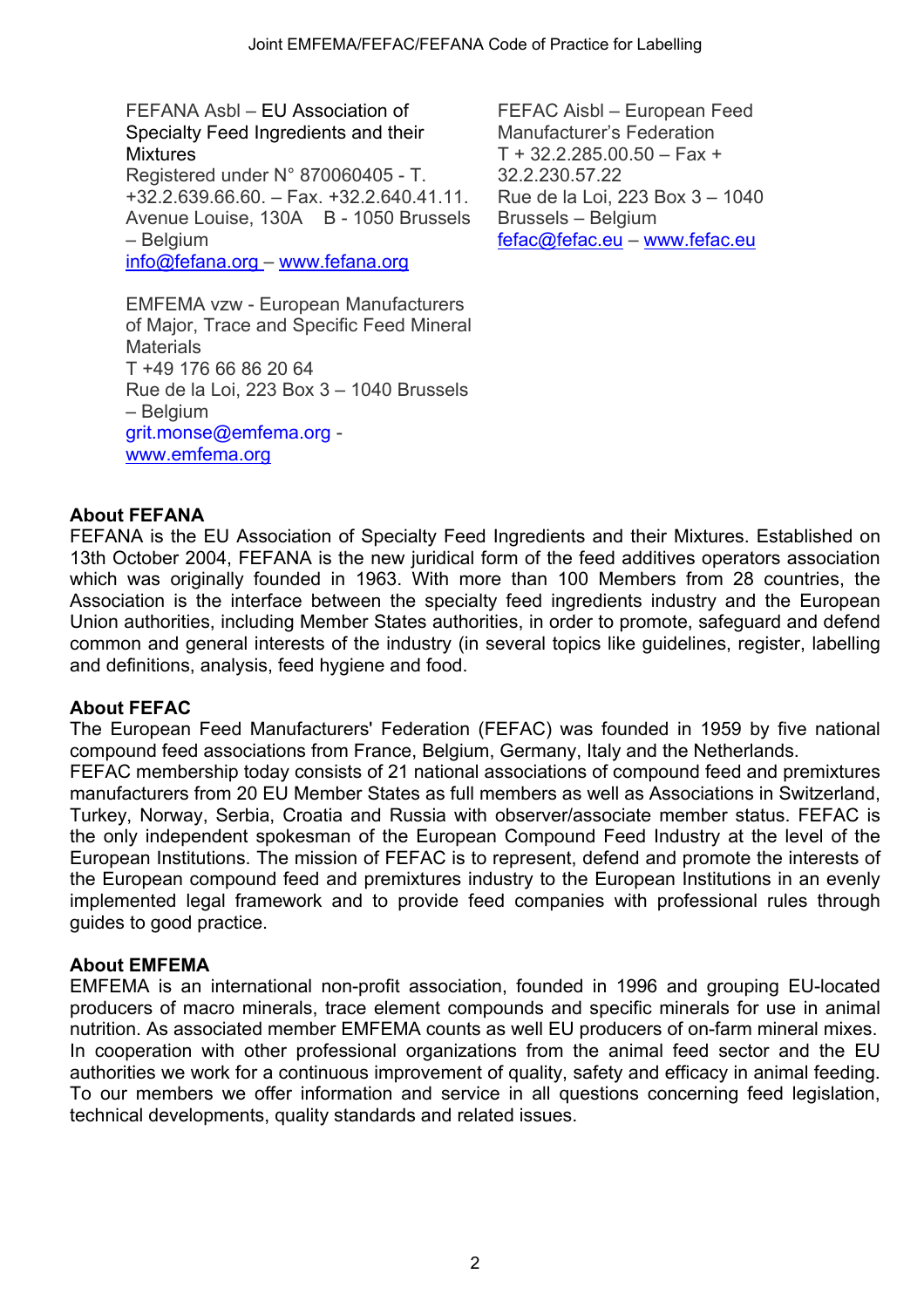## **TABLE OF CONTENTS**

- 1. Introduction
- 2. Additive –Specification Sheet
- 3. Additive Label
- 4. Premixture Specification Sheet
- 5. Premixture Label
- 6. Summary of information
- 7. Annex 1 Example Additive Specification Sheet
- 8. Annex 2 Example Additive Label
- 9. Annex 3 Example Premixture Specification Sheet
- 10. Annex 4 Example Premixture Label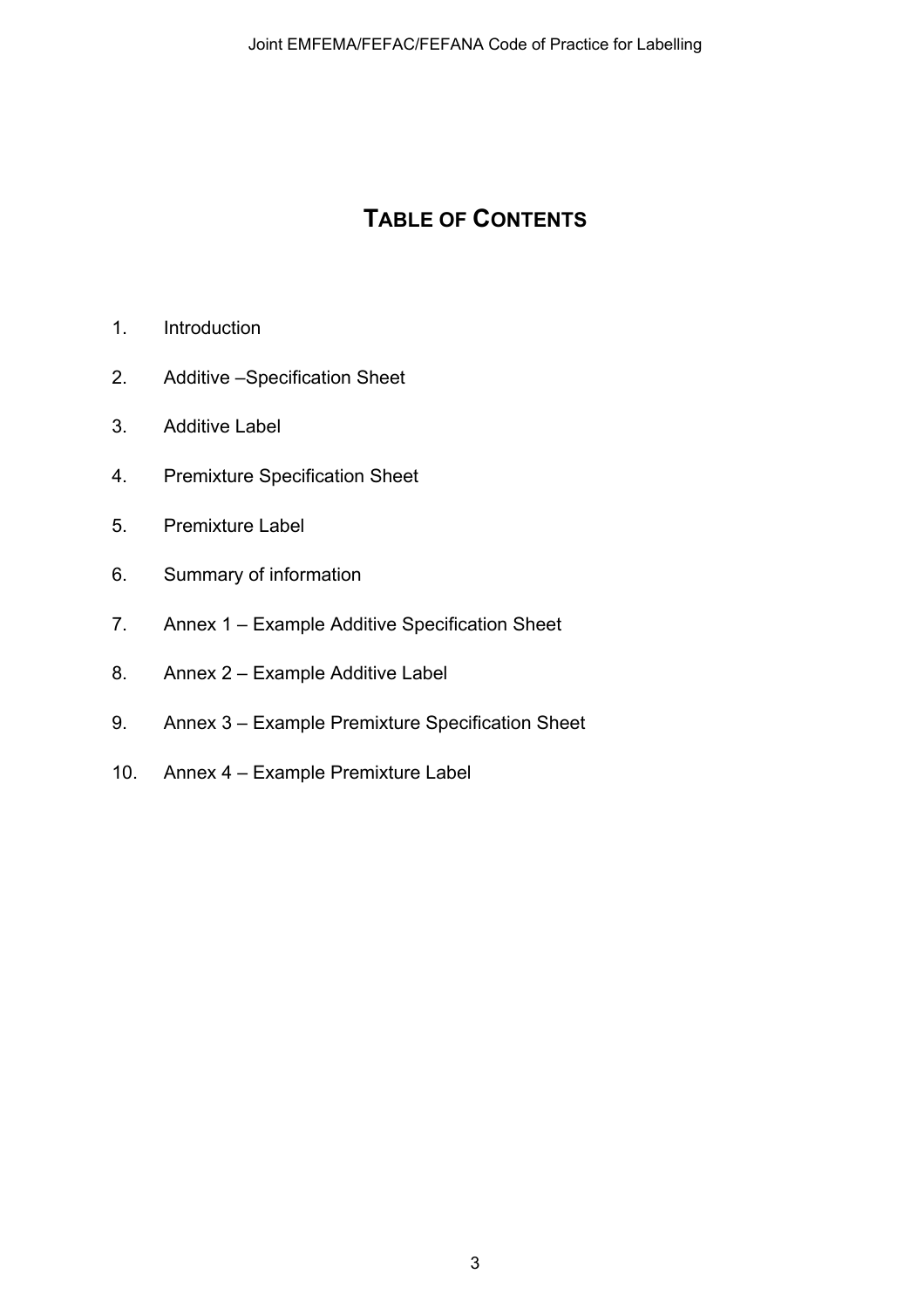### **INTRODUCTION**

This Code of Practice provides feed additive and premixture operators with information and a harmonised approach for the implementation of the labelling requirements set by the Article 16 of regulation No 1831/2003 and its latest amendments. It shall be considered without prejudice of other regulations and laws applying labelling particulars for products used in the food and feed chain. Therefore, the users of this Code shall evaluate thoroughly all other labelling rules which might be applicable for their product.

The labelling of feed additives and premixtures described in this document is limited to the rules established in Article 16 of Regulation No 1831/2003. Regulation (EC) No 183/2005 laying down requirements for feed hygiene also includes several elements relevant to the implementation of the labelling rules of these products. The control labelling is covered by Regulation (EC) No 183/2005 and Regulation (EC) No 882/2004. Only these regulations were taken into account in the preparation of this code.

One of the purposes of Regulation (EC) No 1831/2003 is to lay down rules for the supervision and labelling of feed additives and premixtures in order to provide the basis for the assurance of a high level of protection of human health, animal health and welfare, environment and users' and consumers' interests in relation to feed additives, whilst ensuring the effective functioning of the internal market.

While establishing Regulation (EC) No 1831/2003, the legislator pointed out (Recital 28) that "detailed labelling of the product should be required since it enables the end-user to make a choice with full knowledge of the facts, creates fewer obstacles to trade and facilitates fairness of transactions". Along this line, Article 16 of this Regulation defines the general requirements for the labelling of feed additives and premixtures. It includes a list of information that shall necessarily be part of the labelling. In addition to this, Annex III provides specific labelling requirements for certain feed additives and premixtures. Furthermore, Article 9.5 provides that the individual authorization of an additive shall include specific additional requirements for the labelling of the feed additive necessary as a result of conditions and restrictions imposed under the assessment of this additive. While the nature of the information required was clear in this legislation, the way to deliver it was not since neither labelling nor label were defined in the legislation, and this left a certain degree of uncertainty for the operators and control authorities.

Regulation (EC) No 767/2009 on the placing on the market and use of feed has the objective to harmonise the conditions for the placing on the market and the use of feed and lays down rules on the placing on the market, including requirements for labelling. Along the lines expressed in Regulation (EC) No 1831/2003, the legislator further pointed out in this Regulation that "As purchasers, in particular livestock farmers, make their choices not only at the point of sale where they can inspect the packaging of the feed, the requirements concerning information provided on the labelling must apply, not only to the labels which appear on the products, but also to other kinds of communication between the vendor and the purchaser. Furthermore, those principles should apply also to the presentation and the advertising of feed" (Recital 17). On this basis, this Regulation has closed the definition gap that existed in Regulation (EC) No 1831/2003 by defining labelling and label, for all feed (so including feed additives and premixtures).

"Labelling" means the attribution of any words, particulars, trademarks, brand name, pictorial matter or symbol to a feed by placing this information on any medium referring to or accompanying such feed, such as packaging, container, notice, label, document, ring, collar or the Internet, including for advertising purposes.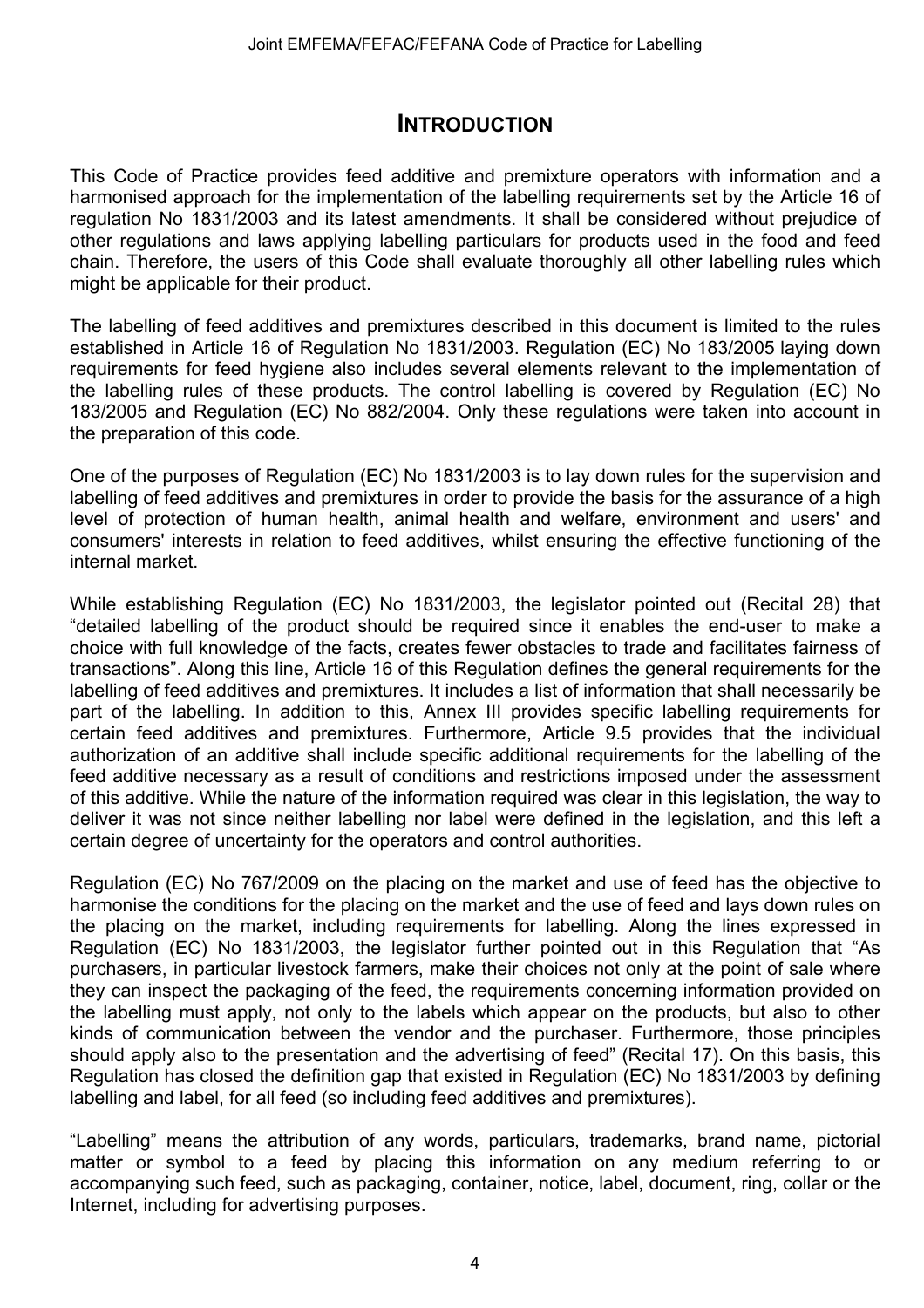"Label" means any tag, brand, mark, pictorial or other descriptive matter, written, printed, stencilled, marked, embossed, impressed on, or attached to the packaging or the container of feed.

It has furthermore defined information that shall compulsorily and voluntarily be part of the labelling of compound feed, feed materials, and feed for particular nutritional purpose. No such details were provided on feed additives and premixtures, since the compulsory information needed for these two types of feed were clearly defined under Article 16 and Annex III of Regulation 1831/2003; only a few clarifications were introduced concerning premixture labelling (Article 29).

The general principles of feed labelling defined in Article 11 of Regulation (EC) No 767/2009 apply to feed additives and premixtures; this means in particular that all the characteristics of the feed additive or premixtures as described on any medium referring to or accompanying them (including commercial documents, web sites, etc.) are part of the labelling.

One should note a slight inconsistency that remains in Article 16 of Regulation (EC) No 1831/2003, since it refers to the labelling of the packaging or container. This is however inconsistent with the clear intentions of the legislator, the systematic use of the term "labelling" in the Regulation (the only "label" requirement regards premixtures), and the way the labelling for all feed has evolved under Regulation (EC) No 767/2009, and so this inconsistency was ignored in the present code.

In producing this Code of Practice, FEFAC, FEFANA and EMFEMA support the view from the Authorities that the users of feed additives and premixtures shall be informed regarding the product they purchase and use. FEFAC, FEFANA and EMFEMA consider that there are two main types of information to be delivered to the user of the feed additives or premixtures:

- on one hand, the purchaser of the product has the right for informed choice and, therefore, shall have access to all necessary information for making this choice. This relates to conditions for use of the additive or premixture, animal categories and details of the composition. Indeed, the informed choice is linked to the future usage of the product;
- on the other hand, the final user of the product (potentially the same person) needs to have immediate identity, safety and traceability information readily visible, when handling and using the products.

While the second type of information shall be linked to the product itself (i.e. to the place where the product is handled, in the working facility), the first type of information is necessary when the purchaser makes his choice (usually in the office of the production site). Therefore, FEFAC, FEFANA and EMFEMA consider that the two types of information can be dealt with by different means and recommend the following:

- the identity, safety and traceability information necessary for the proper handling and use of the products, which could have an impact on animal, human or environment safety should be placed on a label affixed to the product's container or on a document accompanying the delivery to be kept at the workplace (in case of bulk deliveries);
- the choice related information can be placed either on the product's label or on a specific document, provided to the purchaser at any time the information in the document is modified. This is called the 'Product Specification Sheet' or 'PSS' in the rest of the Code of Practice.

In this way, we achieve the two main goals of the labelling: an informed choice and safe handling of the products. As traceability is also linked to the product (i.e. batch numbers, manufacturing date), FEFAC, FEFANA and EMFEMA consider that this information shall be linked to the product and therefore should be part of the label affixed to the product container's or on a document accompanying the delivery to be kept at the workplace (in case of bulk deliveries).

Finally, as most of the feed additives and premixtures can be delivered in any of the 27 Member States within the European Union, FEFAC, FEFANA and EMFEMA consider that the information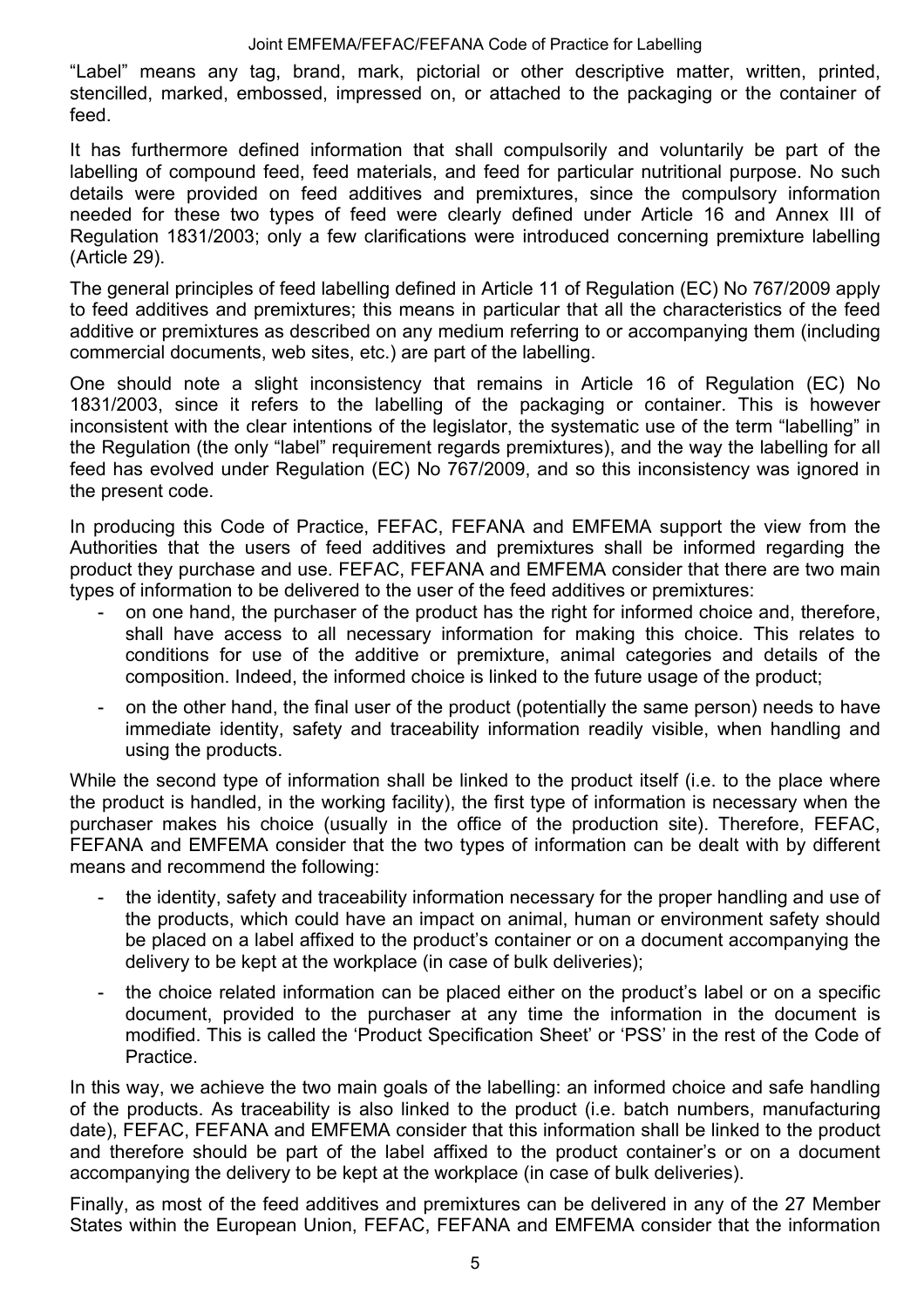on the labels and Product Specification Sheets should be as a minimum in the local language of the country where the product is marketed.

This document is foreseen as a support for feed additive and premixture operators for the preparation of their labels in compliance with the Article 16 of Regulation No 1831/2003. It shall also be used as a guide for Member States' Control Authorities, when visiting the feed additive and premixture operators' facilities.

It shall be a living document, to be updated with new requirements, developments or issues faced by the Operators or the Control Authorities. In such cases, the information shall be sent to FEFAC, FEFANA and EMFEMA to be handled by their respective Task Forces (TFs) in charge of labelling.

#### PLEASE NOTE

The example product specification sheets and labels shown in the annexes to this document are intended to be illustrative only. It is not claimed that the products concerned are fully legal in their own right. It is always up to individual companies to check compliance with all relevant feed and safety regulations.

Furthermore, the examples are only focusing on the implementation of the Article 16 of regulation No 1831/2003 and not to other potential requirements necessary for the type of product concerned.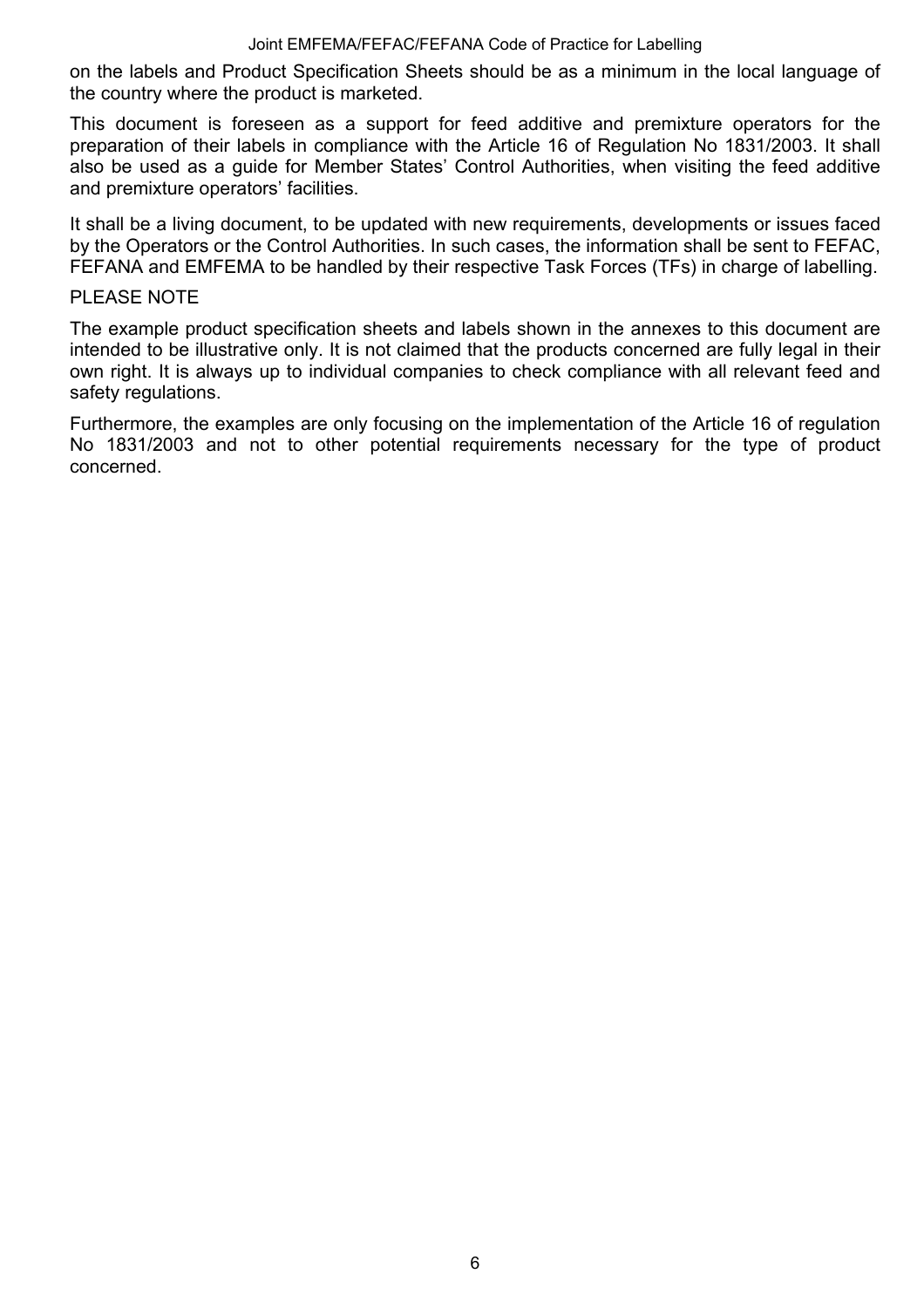## **2. PRODUCT SPECIFICATION SHEET - ADDITIVE**

In this section, any reference to additive refers to pure substances or preparations authorised as feed additives in their own right.

The objective of the product specification sheet (PSS) is to supply all available mandatory labelling information to the user of the additive in order to enable appropriate choice and safe usage.

The PSS may also provide any appropriate voluntary information relevant to the safe use of the product. An example is provided as Annex 1. Information provided voluntarily is shaded, but it is recommended that this information is included since it provides information required for the premixture or feed manufacturer to identify the product and to generate downstream labels for the products in which the additive is incorporated.

The PSS may be made available to the user by any means (electronically, on a website or a hard copy) prior to use of the product.

Since all essential information on the safe transport, handling and use of the additive will be on the label directly accompanying the product, the PSS does not have to be kept at the point of use of the product. It may be kept in the office of the production site or other appropriate location which allows availability for control authorities.

As feed additives can be delivered in any of the 27 Member States within the European Union, the information on the labels and Product Specification Sheets must be, as a minimum, in the national language or languages of the country where the product is marketed.

Below is the list of mandatory / voluntary labelling information which shall/may be supplied on the product specification sheet:

#### **1. REFERENCE NUMBER**

The PSS and the label must be verifiably linked using, for example, the unique product code or other unique reference.

The PSS shall be updated following any relevant change to the product.

#### **2. NAME AND ADDRESS OF THE OPERATOR**

**Mandatory:** Name or business name and the address or registered place of business of the person responsible for placing the feed additive on the market and for the labelling information. This operator (producer, packer, importer, seller or distributor) shall be established within the European Community.

#### **3. APPROVAL OR REGISTRATION NUMBER**

**Mandatory:** Approval number of the person responsible for placing the additive on the market and for labelling information when the establishment of this person is subject to approval in accordance with Regulation (EC) No 183/2005.

**Voluntary:** If available, the registration number for those establishments subject to registration in accordance with Regulation (EC) No 183/2005.

#### **4. PRODUCT NAME**

**Mandatory:** The name of the additive conforming to that specified in the authorising regulation, accompanied by the EU Identification Number.

The name of the additive shall be accompanied by the concentration of the active substance in the product.

For additives for which a holder specific authorisation applies, the commercial name of the feed additive as mentioned in the authorising regulation shall be provided.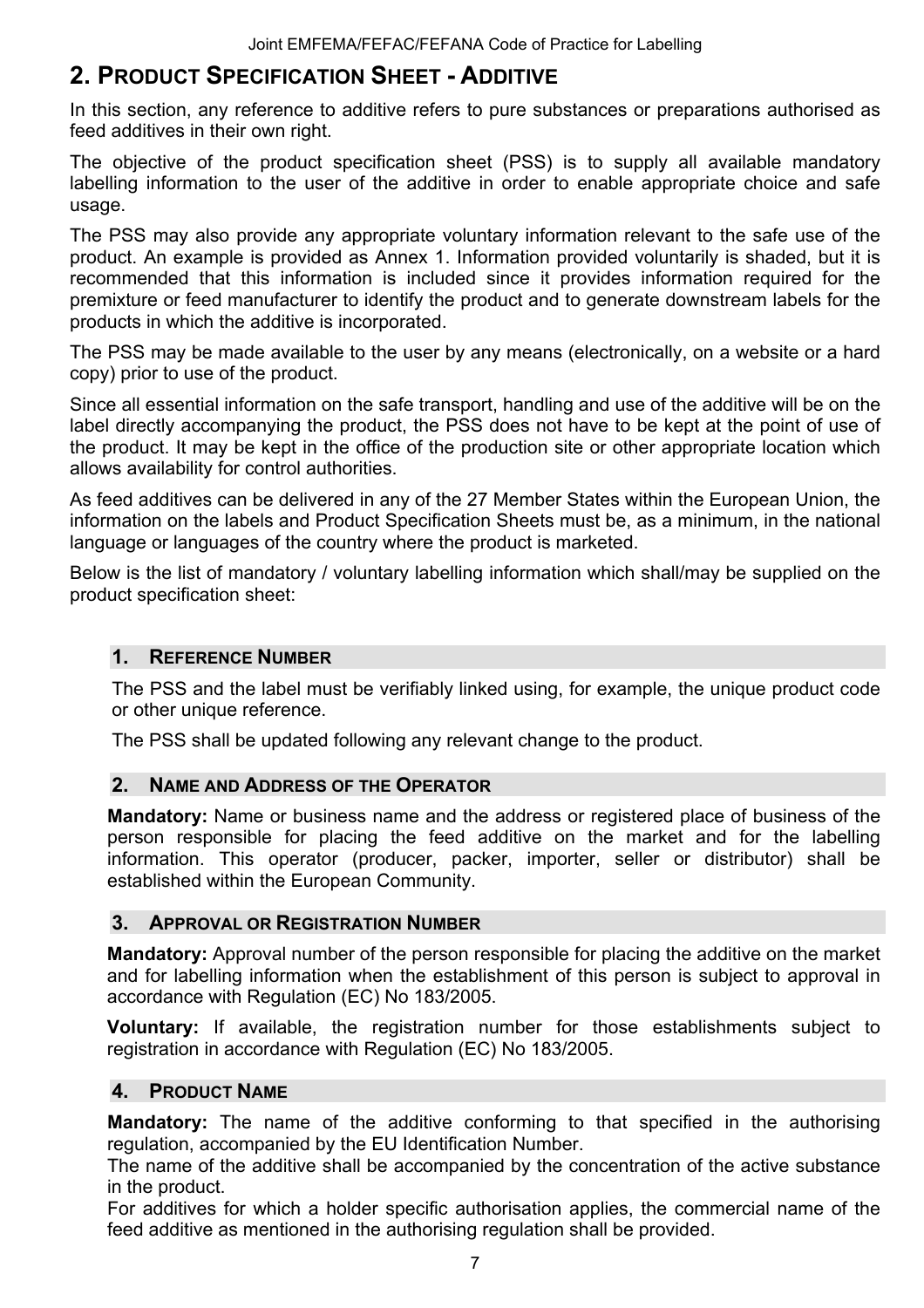**Voluntary:** For additives for which there is no holder-specific authorisation, the commercial name of the product may also be indicated.

#### **5. PRODUCT CLASSIFICATION – FUNCTIONAL GROUP**

**Mandatory:** The functional group of the additive should be indicated before the name and can be used as a heading.

When the additive is listed in more than one functional group, the feed business operator shall indicate all relevant functional groups.

#### **6. DIRECTIONS FOR USE**

**Mandatory:** Animal species and categories of animals for which the feed additive is authorised.

The minimum and maximum concentrations of the additive permitted in feedingstuffs, as indicated in the authorisation.

Any specific safety recommendations regarding the use must also be provided, particularly any requirements mentioned in the authorisation of the additives as conditions of use.

Any other specific conditions of use as specified in the authorisation.

Any statutory withdrawal period as specified in the authorisation.

The shelf life of the additive e.g. 24 months from date of manufacture.

#### **7. PACKAGING DETAILS**

**Mandatory:** Packaging net weight options should be given.

**Voluntary:** The packaging description (such as size and colour) may also be given.

#### **8. OTHER PRODUCT DETAILS**

**Voluntary:** Other details may be provided including for example physical characteristics such as appearance, (e.g. texture, colour), particle size profile and bulk density.

#### **9. PRODUCT CLAIMS**

**Voluntary:** Any claims made on the product specification sheet regarding the function of an additive must be understandable by the users and not mislead them. The claims will relate to the authorised use of the additive(s).

#### **10. EXAMPLE ADDITIVE SPECIFICATION SHEET**

An example of an additive product specification sheet is given in Annex 1.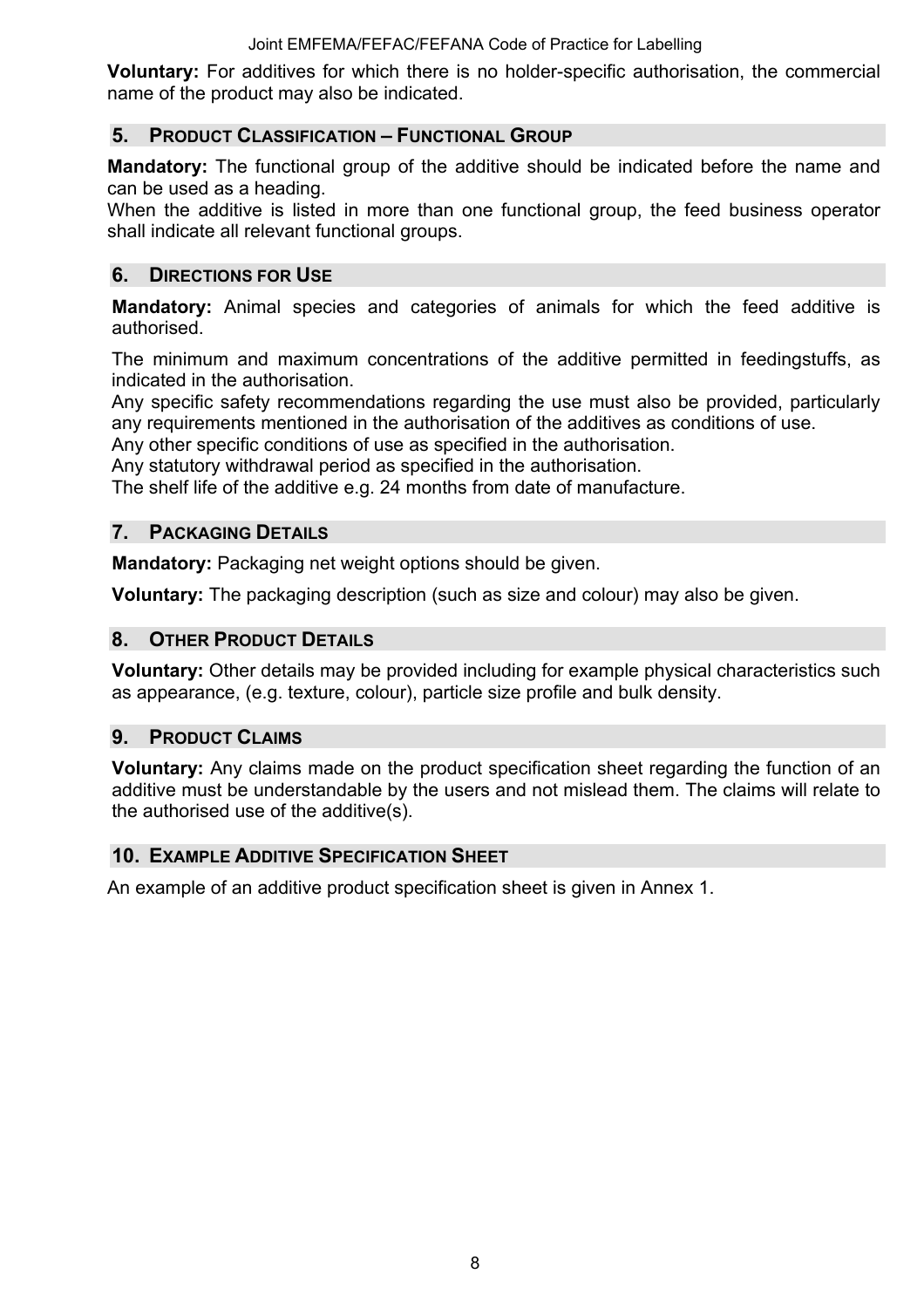## **3. LABEL - ADDITIVE**

In this section, any reference to additive refers to pure substances or preparations authorised as feed additives in their own right.

The objective of the label is specifically to provide operatives with essential and relevant information during all stages of transport handling and use of the additive to ensure safe and correct usage.

The label is attached directly to (for bags or containers), or accompanies (for bulk containers), the additive itself to ensure that all essential information is immediately accessible to the relevant personnel involved in the handling of the product. The focus is on identification, traceability and safety.

The additive label must supply the information in a conspicuous, clearly legible and indelible manner.

As additives can be delivered in any of the 27 Member States within the European Union, the information on the labels and Product Specification Sheets must be, as a minimum, in the national language or languages of the country where the product is marketed.

The information to be supplied on the additive label includes:

#### **1. REFERENCE NUMBER**

The label and the PSS must be verifiably linked using, for example, the unique product code or other unique reference.

#### **2. NAME AND ADDRESS OF THE OPERATOR**

Name or business name and the address or registered place of business of the person responsible for labelling the additive. This operator (producer, packer, importer, seller or distributor) shall be established within the European Community.

#### **3. APPROVAL OR REGISTRATION NUMBER**

The approval number of the person responsible for placing the additive on the market and for labelling information when the establishment of this person is subject to approval in accordance with Regulation (EC) No 183/2005.

The registration number for those establishments subject to registration in accordance with Regulation (EC) No 183/2005 may also be added.

#### **4. PRODUCT NAME**

Product name and unique identification number as indicated in the authorising regulation.

The commercial or brand name of the additive is allowed as it may facilitate the identification by the user.

The name of the functional group in which the additive is authorised may be provided.

#### **5. DIRECTIONS FOR USE**

It is not essential to provide detailed directions for use, provided that such information is given in full in the Product Specification Sheet.

Any specific safety recommendations regarding the safe use must be provided, particularly any key conditions of use mentioned in the authorisation of additives, contra-indications e.g. 'Do not feed to horses' and withdrawal periods.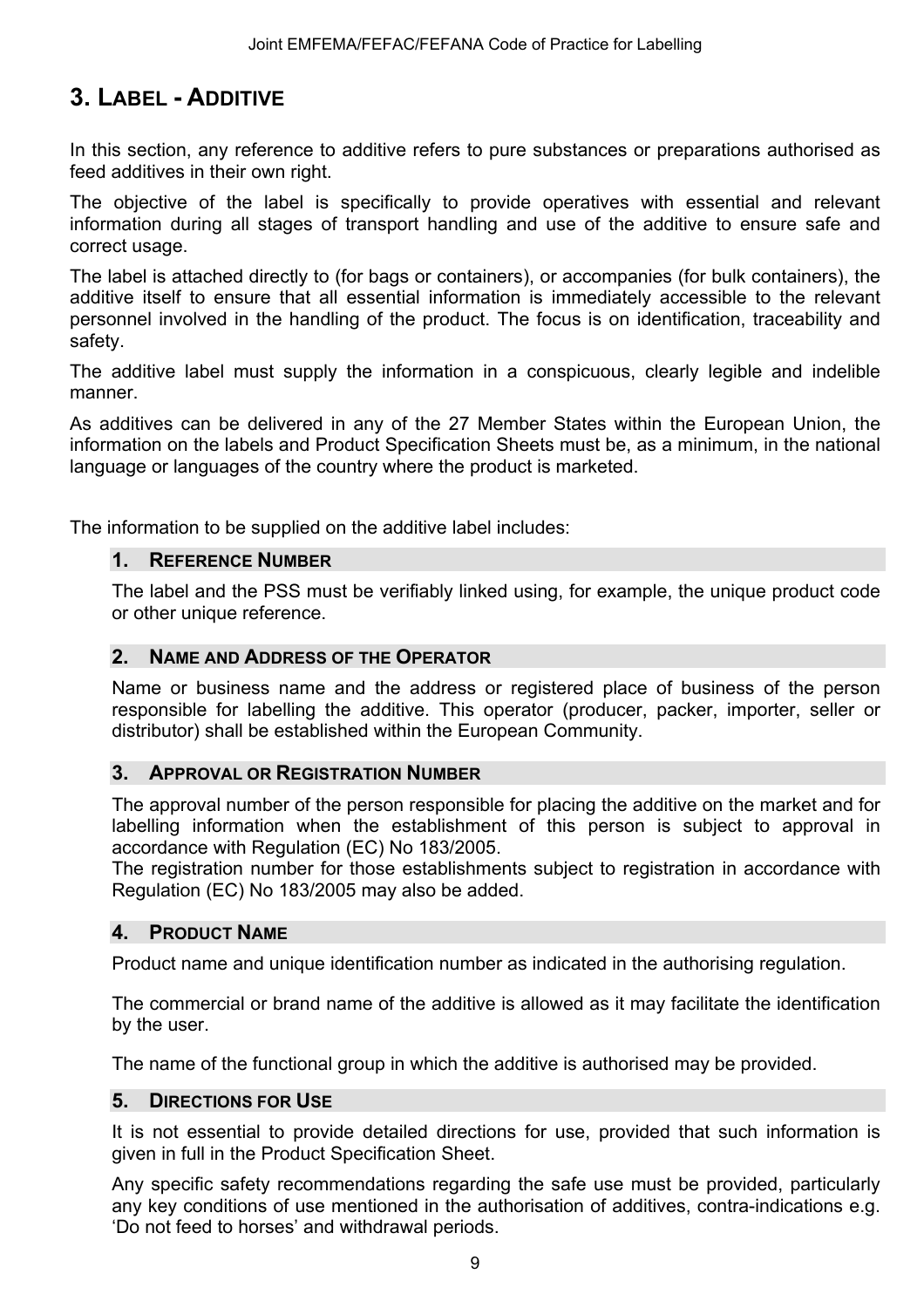#### **6. BATCH REFERENCE NUMBER AND DATE OF MANUFACTURE**

#### Batch reference number

Date of manufacture. Expressed in the format dd/mm/yyyy

#### **7. MINIMUM STORAGE LIFE**

The minimum storage (shelf) life shall be given. This may be given as either'best before…' followed by the date (mm/yyyy or dd/mm/yyyy)

or, 'time period (in days or months) from the date of manufacture'

#### **8. PRODUCT SAFETY INFORMATION**

Any specific feed or food safety recommendations relevant to the correct and safe use of the additive must be provided, as detailed in 'Directions for Use'.

#### **9. NET WEIGHT**

The net weight or, in the case of liquid additives, either the net volume or the net weight.

#### **10. BAR CODES**

Bar codes may be voluntarily used on additive labels. They shall contain as minimum information the product code and the lot number.

#### **11. EXAMPLE ADDITIVE LABEL**

An example of an additive label is given in Annex 2.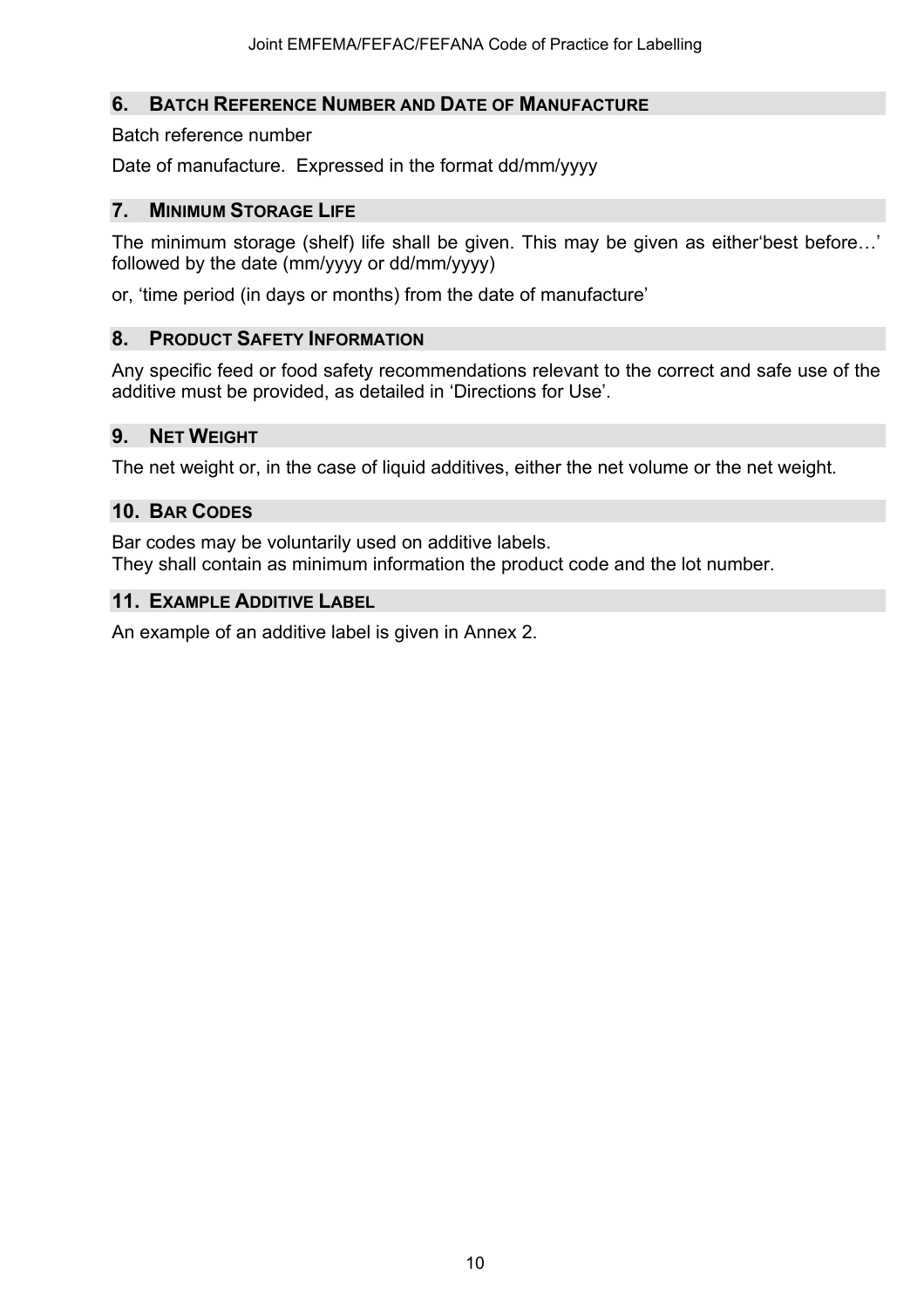### **4. PRODUCT SPECIFICATION SHEET - PREMIXTURES**

The objective of the product specification sheet is to supply all available mandatory labelling information to the user of the premixture in order to enable appropriate choice and safe usage.

The PSS may also provide any appropriate voluntary information relevant to the safe use of the product. An example is provided as Annex 3, where voluntary information is identified in a shaded box. It is however recommended that this information is provided since it provides information required for the feed manufacturer to generate downstream labels for the feeds in which the premixture is incorporated.

The PSS may be made available to the user by any means (electronically, on a website or a hard copy) prior to use of the product.

Since all essential information on the safe transport, handling and use of the premixture will be on the label directly accompanying the product, the PSS does not have to be kept at the point of use of the premixture. It may be kept in the office of the production site or other appropriate location which allows availability for control authorities.

As premixtures can be delivered in any of the 27 Member States within the European Union, the information on the labels and Product Specification Sheets must be, as a minimum, in the national language or languages of the country where the product is marketed.

Below is the list of mandatory / voluntary labelling information which shall/may be supplied on the product specification sheet:

#### **1. REFERENCE NUMBER**

The PSS and the label must be verifiably linked using, for example, the unique product code or other unique reference.

The PSS shall be updated following any relevant change to the product.

#### **2. NAME AND ADDRESS OF THE OPERATOR**

**Mandatory:** Name or business name and the address or registered place of business of the person responsible for labelling the premixture. This operator (producer, packer, importer, seller or distributor) shall be established within the European Community.

#### **3. APPROVAL OR REGISTRATION NUMBER**

**Mandatory:** Approval number of the person responsible for placing the premixture on the market and for labelling information when the establishment of this person is subject to approval in accordance with Regulation (EC) No 183/2005.

**Voluntary:** if available, the registration number for those establishments subject to registration in accordance with Regulation (EC) No 183/2005.

#### **4. PRODUCT NAME**

**Voluntary:** The commercial or brand name of the premixture.

#### **5. PRODUCT CLASSIFICATION**

**Mandatory:** The word 'premixture'.

#### **6. PRODUCT SPECIFICATION – RELATING TO FEED ADDITIVES**

The specification of the premixture should be given as follows:

a. **Mandatory:** Each additive included in the premixture should be listed under its appropriate functional group (not category) as defined in Annex I of Regulation (EC) No 1831/2003. The name of the functional group can be used as one heading for all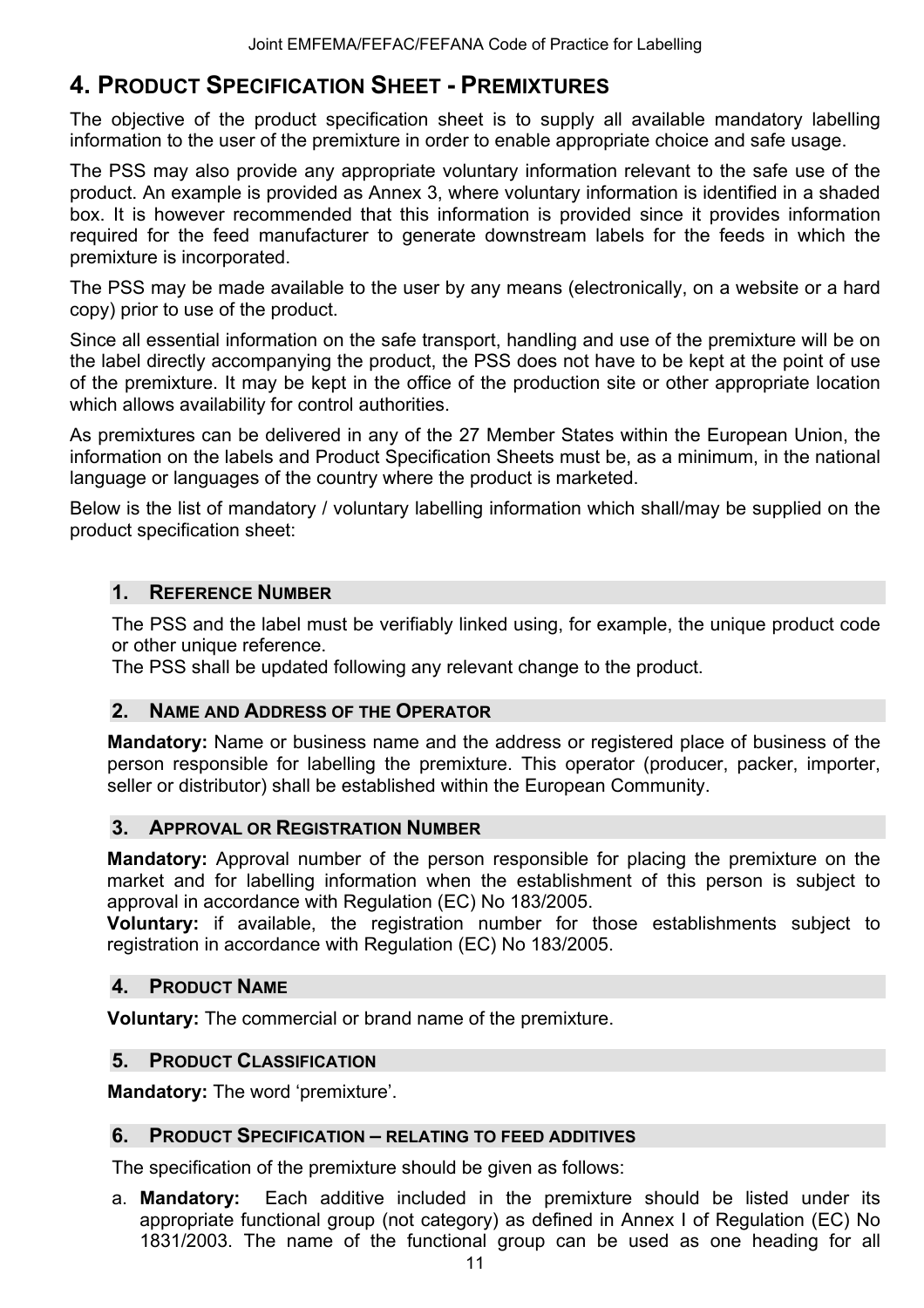additives of the same functional group incorporated in the premixture. Appropriate abbreviations for the functional group headers may be used as defined in the Community Code of Good Labelling Practice for Compound Feed. If an additive belongs to more than one functional group, the functional group appropriate to its principle intended role in the feed should be used.

- b. **Mandatory:** For each additive, the specific name and identification number given to the additive upon authorisation must be listed. As an exception, for flavouring compounds for which no maximum permitted levels in complete feed are set in the authorisation, the list of these additives may be replaced by the words 'mixture of flavouring compounds'
- c. **Voluntary:** In addition the use of brand names of feed additives or mixtures of flavouring compounds is allowed as long as they are not misleading.
- d. **Mandatory:** The level of the additive as the active substance. For example, for trace elements, the elemental level (e.g. copper) rather than the level of the salt. An exception is for mixtures of flavouring compounds for which no maximum permitted levels are set in the authorisation, whereby the total level of the added mixture is declared. Specific details for each additive group are given in Annex III of Regulation (EC) No 1831/2003.
- e. **Voluntary:** the name and active substance levels of individual flavouring compounds for which no maximum permitted levels in complete feed are set in the authorisation. In this case, the information should be provided in accordance with paragraph 6 a b and d above.
- f. **Voluntary**: The premixture specification may also be presented in a format showing the active substance level (or equivalent as detailed in 6d above) as supplied to the finished feed when the premixture is incorporated at the specified rate of inclusion.

Technological additives such as antioxidants, flow agents etc. incorporated into individual additive preparations to improve stability and handling characteristics, do not have to be listed separately on a premixture specification sheet. These additives have no function in the premixture or the feed into which the premixture is incorporated.

#### **7. PRODUCT SPECIFICATION – RELATING TO FEED MATERIALS**

- a. By reference to Regulation (EC) 767/2009, Article 29, amending Article 16 of Regulation (EC) No 1831/2003, feed materials incorporated into premixtures as carriers should be declared as carriers. As such the following applies:
- b. **Mandatory:** The name of the carrier substances. When the carrier(s) is (are) listed in the Catalogue of Feed Materials developed in accordance with article 24 of Regulation (EC) No 767/2009, the name (or agreed abbreviation) given in the catalogue should be used. Where more than one carrier is used, the carriers should be listed in descending order by weight.
- c. **Mandatory:** Where water is used as a carrier, the moisture content of the premixture should be declared.
- d. **Voluntary:** Carriers may be listed under the heading 'Carriers'. If no carriers are used, the listing shall state 'None'. The level of inclusion of carrier materials may be stated.

Feed materials used as carriers of additives preparations do not have to be listed in the list of carriers for the premixture

#### **8. DIRECTIONS FOR USE**

**Mandatory:** Animal species and categories for which the premixture is intended.

Rate of inclusion or range of rates of inclusion (in kg/tonne, g/tonne or %) in the target feed.

Any specific safety recommendations regarding the use must also be provided, particularly any requirements mentioned in the authorisation of additives as conditions of use.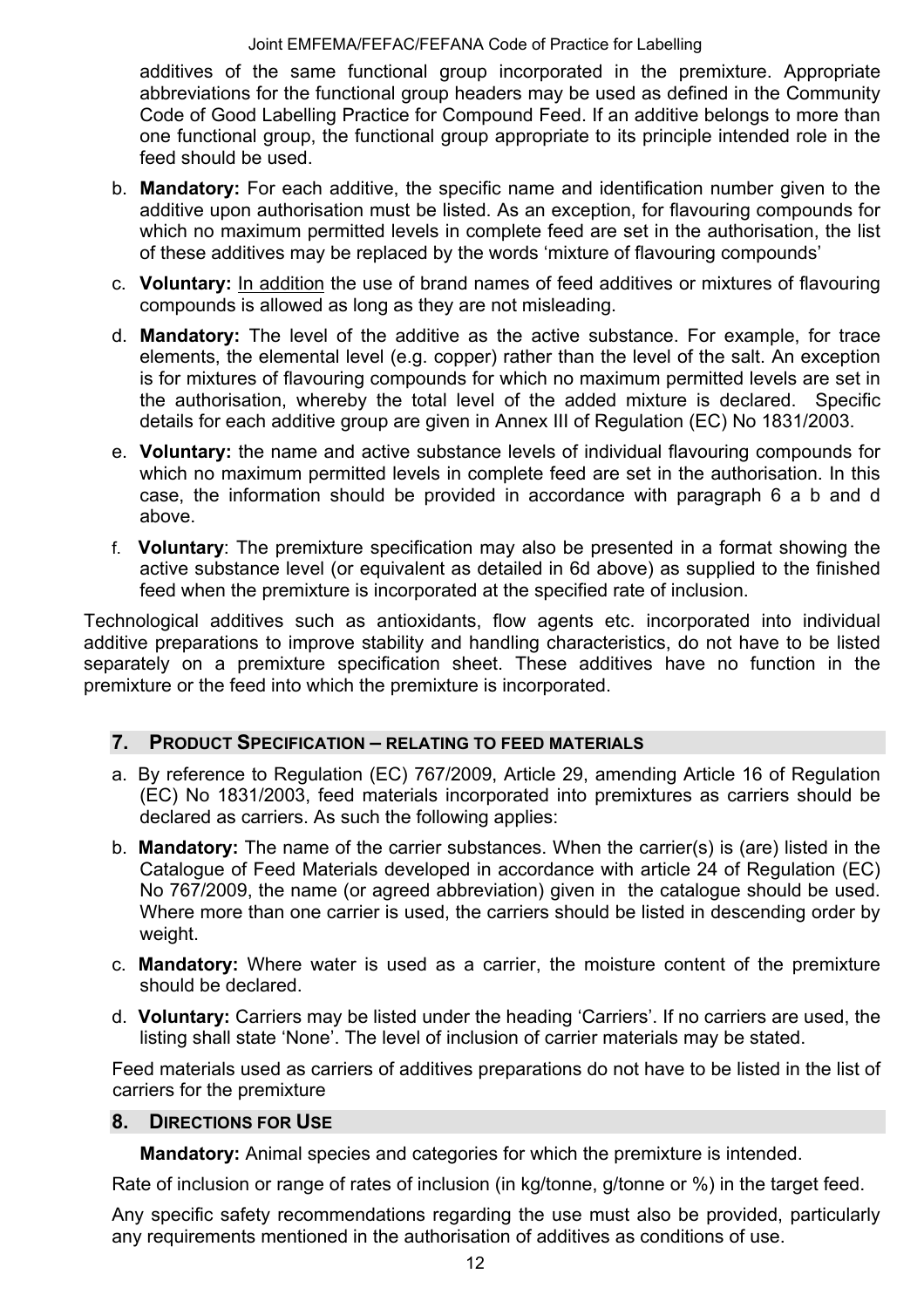The shelf life of the premixture e.g. 6 months from date of manufacture as determined by the component with the shortest anticipated storage life under the conditions of manufacture and storage of the premixture.

#### **9. PACKAGING DETAILS**

**Mandatory:** Packaging net weight options should be given, or in the case of liquid premixtures either net volume or net weight,

**Voluntary:** The packaging description (such as size and colour) may also be given.

#### **10. OTHER PRODUCT DETAILS**

**Voluntary:** Other details may be provided including for example physical characteristics such as appearance, (e.g. texture, colour), particle size profile and bulk density.

#### **11. PRODUCT CLAIMS**

**Voluntary:** Any claims made on the product specification sheet regarding a premixture must be objective, verifiable by the competent authorities and understandable by the user. In most cases the claims will relate to the authorisation of the additives included in the premixture. Other claims will require scientific substantiation. For more information on good practices for claims, it is advised to follow the relevant provisions of the Code for Good Practices for the labelling of compound feed for food producing animals.

#### **12. EXAMPLE PREMIXTURE SPECIFICATION SHEET**

An example of a product specification sheet is given in Annex 3.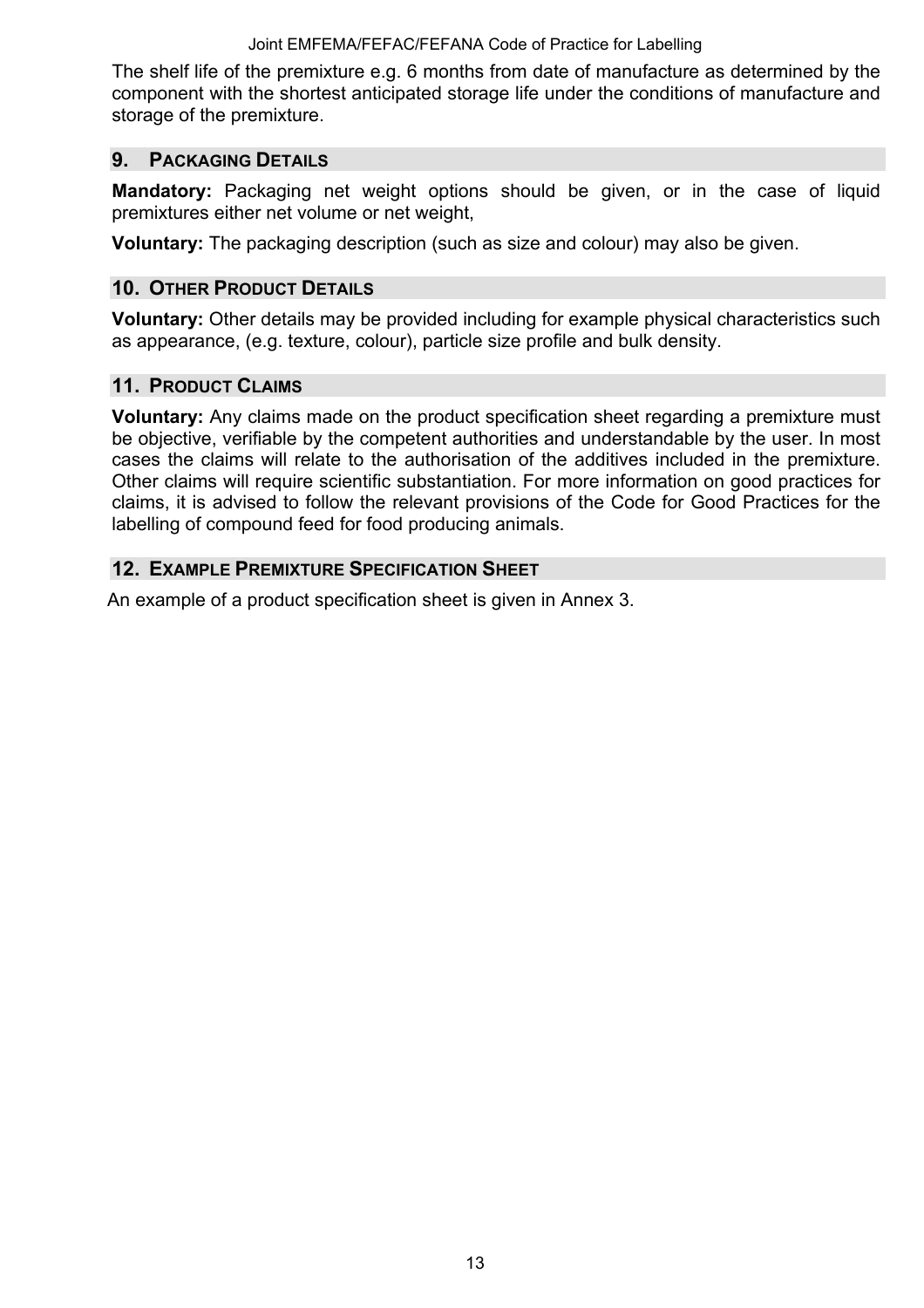## **5. LABEL - PREMIXTURE**

The objective of the label is specifically to provide operatives with essential and relevant information during all stages of transport handling and use of the premixture to ensure safe and correct usage.

The label is attached directly to (for bags or containers), or accompanies (for bulk containers), the premixture itself to ensure that all essential information is immediately accessible to the relevant personnel involved in the handling of the premixture.

The premixture label must supply the information in a conspicuous, clearly legible and indelible manner.

As premixtures can be delivered in any of the 27 Member States within the European Union, the information on the labels and Product Specification Sheets must be, as a minimum, in the national language or languages of the country where the product is marketed.

The essential information which must be supplied on the premixture label includes:

#### **1. REFERENCE NUMBER**

The label and the PSS must be verifiably linked using, for example, the unique product code or other unique reference.

#### **2. NAME AND ADDRESS OF THE OPERATOR**

Name or business name and the address or registered place of business of the person responsible for labelling the premixture. This operator (producer, packer, importer, seller or distributor) shall be established within the European Community.

#### **3. APPROVAL OR REGISTRATION NUMBER**

The approval number of the person responsible for placing the premixture on the market and for labelling information when the establishment of this person is subject to approval in accordance with Regulation (EC) No 183/2005.

The registration number for those establishments subject to registration in accordance with Regulation (EC) No 183/2005 may also be added.

#### **4. PRODUCT NAME**

Product name and unique identification number.

The commercial or brand name of the premixture is allowed as it may facilitate the identification by the user.

#### **5. PRODUCT CLASSIFICATION**

The word 'premixture'

#### **6. DIRECTIONS FOR USE**

Animal species and categories for which the premixture is intended.

Rate of inclusion (in kg/tonne, g/tonne or %) in the final feed.

Any specific safety recommendations regarding the safe use must also be provided, particularly any key conditions of use mentioned in the authorisation of additives and any contra-indications e.g. 'Do not feed to horses'.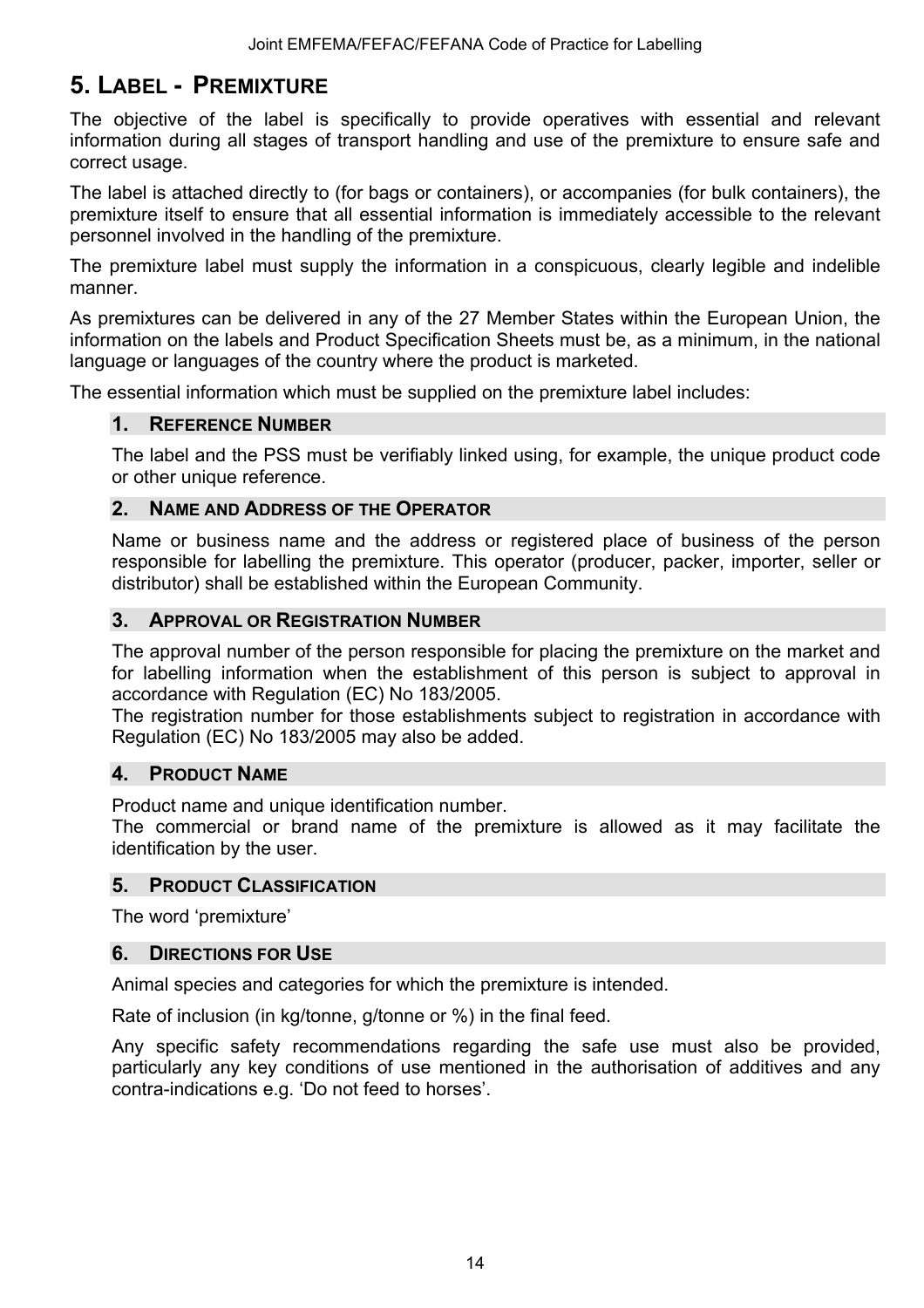#### **7. BATCH REFERENCE NUMBER AND DATE OF MANUFACTURE**

Batch reference number

Date of manufacture.

#### **8. MINIMUM STORAGE LIFE**

The minimum storage (shelf) life shall be given. This may be given as either 'best before…' followed by the date (mm/yyyy or dd/mm/yyyy)

or, 'time period (in days or months) from the date of manufacture'

The shelf life of the premixture is determined by the component with the shortest anticipated storage life under the conditions of manufacture and storage of the premixture.

#### **9. PRODUCT SAFETY INFORMATION**

Any specific feed or food safety recommendations relevant to the correct and safe use of the premixture must be provided, as detailed in 'Directions for Use'.

#### **10. NET WEIGHT**

The net weight or, in the case of liquid premixtures, either the net volume or the net weight.

#### **11. BAR CODES**

Bar codes may be voluntarily used on premixture labels. They shall contain as minimum information the product code and the lot number.

#### **12. EXAMPLE PREMIXTURE LABEL**

An example of a premixture label is given in Annex 4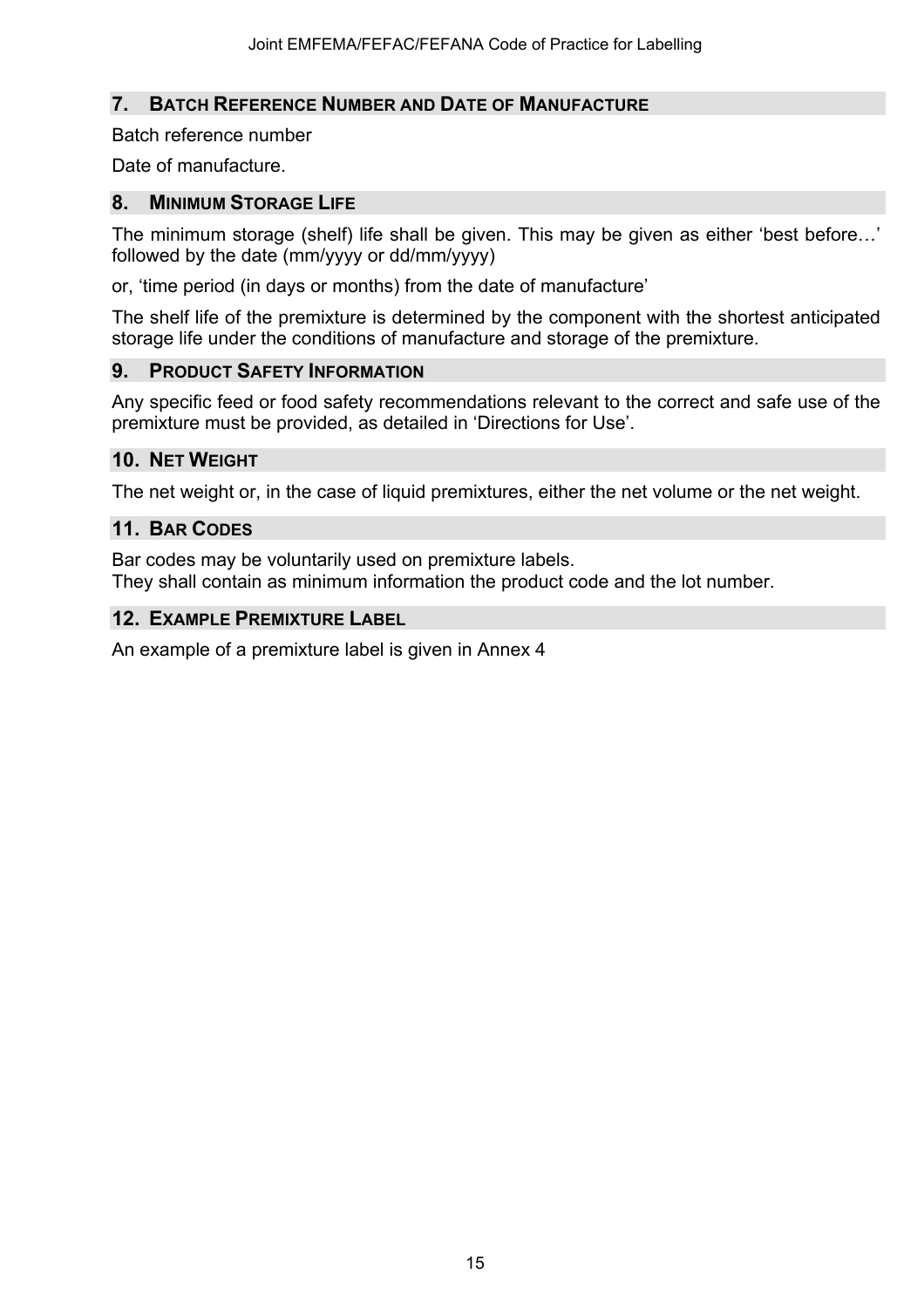## **6. SUMMARY OF INFORMATION REQUIRED ON ADDITIVE AND PREMIXTURE DOCUMENTATION**

|                                         | <b>Additives</b>      |        | <b>Premixtures</b>    |        |
|-----------------------------------------|-----------------------|--------|-----------------------|--------|
|                                         | <b>PSS</b>            | Label  | <b>PSS</b>            | Label  |
| Reference to PSS                        | N/A                   | M      | N/A                   | М      |
| <b>Name and Address</b>                 | M                     | M      | M                     | M      |
| Company Approval No                     | M                     | M      | M                     | M      |
| <b>Product Identification</b>           | M                     | M      | M                     | M      |
| <b>Commercial or Brand Name</b>         | $\vee$                | $\vee$ | V                     | $\vee$ |
| <b>Product Classification</b>           | M                     | $\vee$ | M                     | M      |
| <b>Additive Functional Group</b>        | M                     | $\vee$ | M                     | $\vee$ |
| <b>Product Specification</b>            | M                     | $\vee$ | M                     | $\vee$ |
| (additives)                             |                       |        |                       |        |
| <b>Product Specification (carriers)</b> | N/A                   | N/A    | M                     | $\vee$ |
| Directions for use (general)            | М                     | $\vee$ | M                     | M      |
| Contra-indications and                  | M                     | M      | M                     | M      |
| warnings                                |                       |        |                       |        |
| Withdrawal periods                      | M                     | M      | M                     | М      |
| <b>Product Physical</b>                 | V                     | N/A    | V                     | N/A    |
| Characteristics                         |                       |        |                       |        |
| <b>Manufacturing Date</b>               | N/A                   | M      | N/A                   | M      |
| <b>Expiry Dates</b>                     | <b>Indicate Shelf</b> | M      | <b>Indicate Shelf</b> | M      |
|                                         | Life                  |        | Life                  |        |
| Net Weight                              | V                     | M      | V                     | М      |
| <b>Bar Codes</b>                        | N/A                   | V      | N/A                   | $\vee$ |
| Packaging description                   | V                     | N/A    | V                     | N/A    |
|                                         |                       |        |                       |        |

KEY

 $M =$ Mandatory V = Voluntary N/A = Not Applicable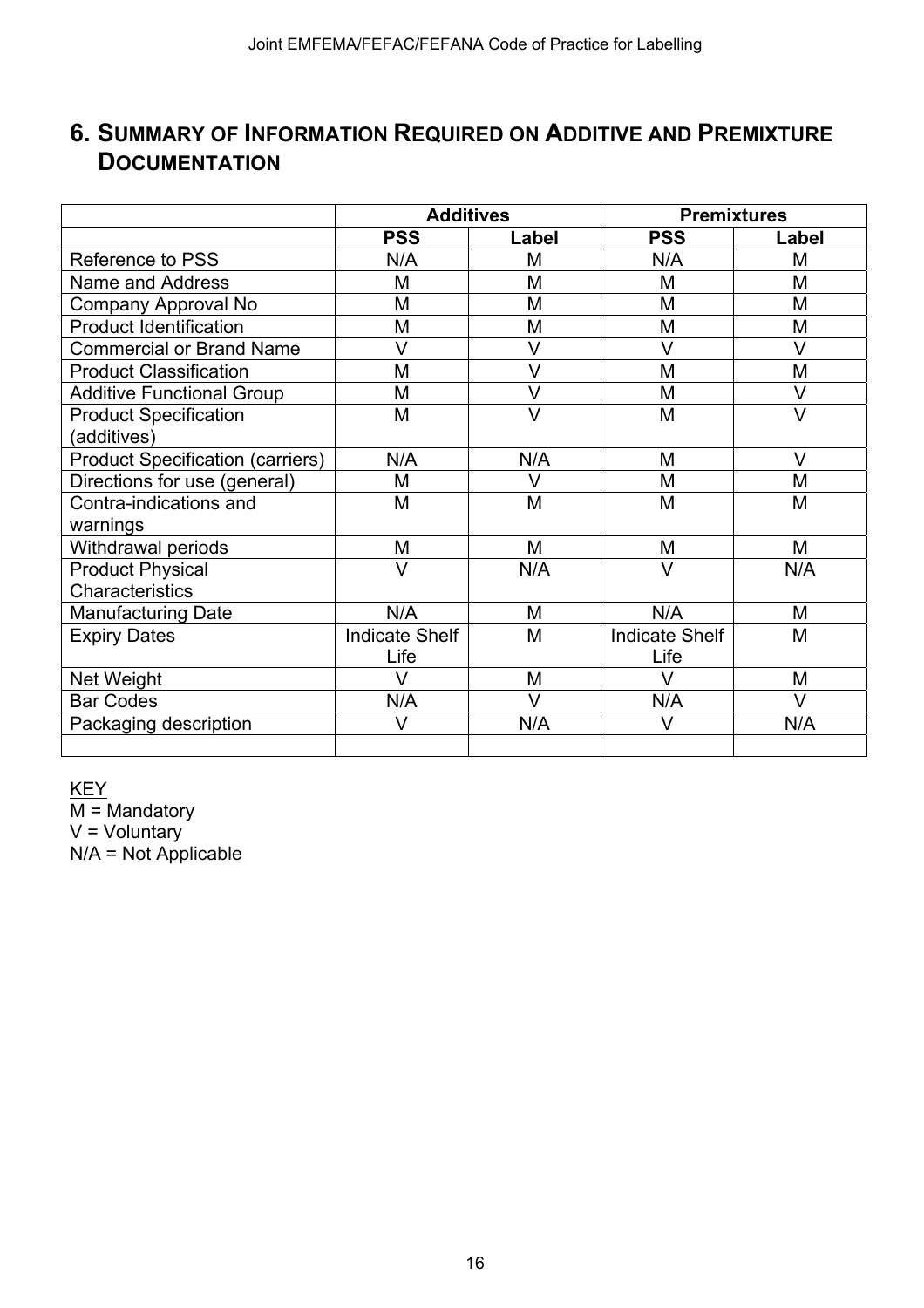## **EXAMPLE ADDITIVE SPECIFICATION SHEET**

The Additive Company, Mill Lane, Anytown, Anywhere, AA1 1ZZ Establishment Number: αGB123456

**Product:** FEFADD **Product Code:** 87654321

Technological additive; functional group antioxidant.

**Feed Additive:** Ethoxyquin (E324) Active substance / activity level: 66% ethoxyquin

**Directions for use:** Ethoxyquin can be used in feeds for all animal categories at a maximum concentration in complete feed of 150mg/kg, with the exception of feeds for dogs where the maximum dose is 100mg/kg complete feedingstuff.

Ethoxyquin can be used in combination with BHA and BHT, provided that the total concentration of the mixture does not exceed 150mg/kg.

Recommended usage level of FEFAD 50-100mg/kg depending on the concentration and composition of fat.

FEFADD should be added directly to feed materials containing high levels of unsaturated fats or via a premixture into complete feedingstuffs. When using feed materials rich in fat, care should be taken not to exceed the maximum permitted levels allowed in feed.

Storage: Store in dry conditions below 25°C. Once opened, use as quickly as possible. **Shelf Life**:– 2 years from date of manufacture (see bag label) For expiry date see bag label. **Batch number and manufacture date:**– see bag label **Packaging:** 3-ply paper bag with plastic liner.

Issue Date: 08.09.2010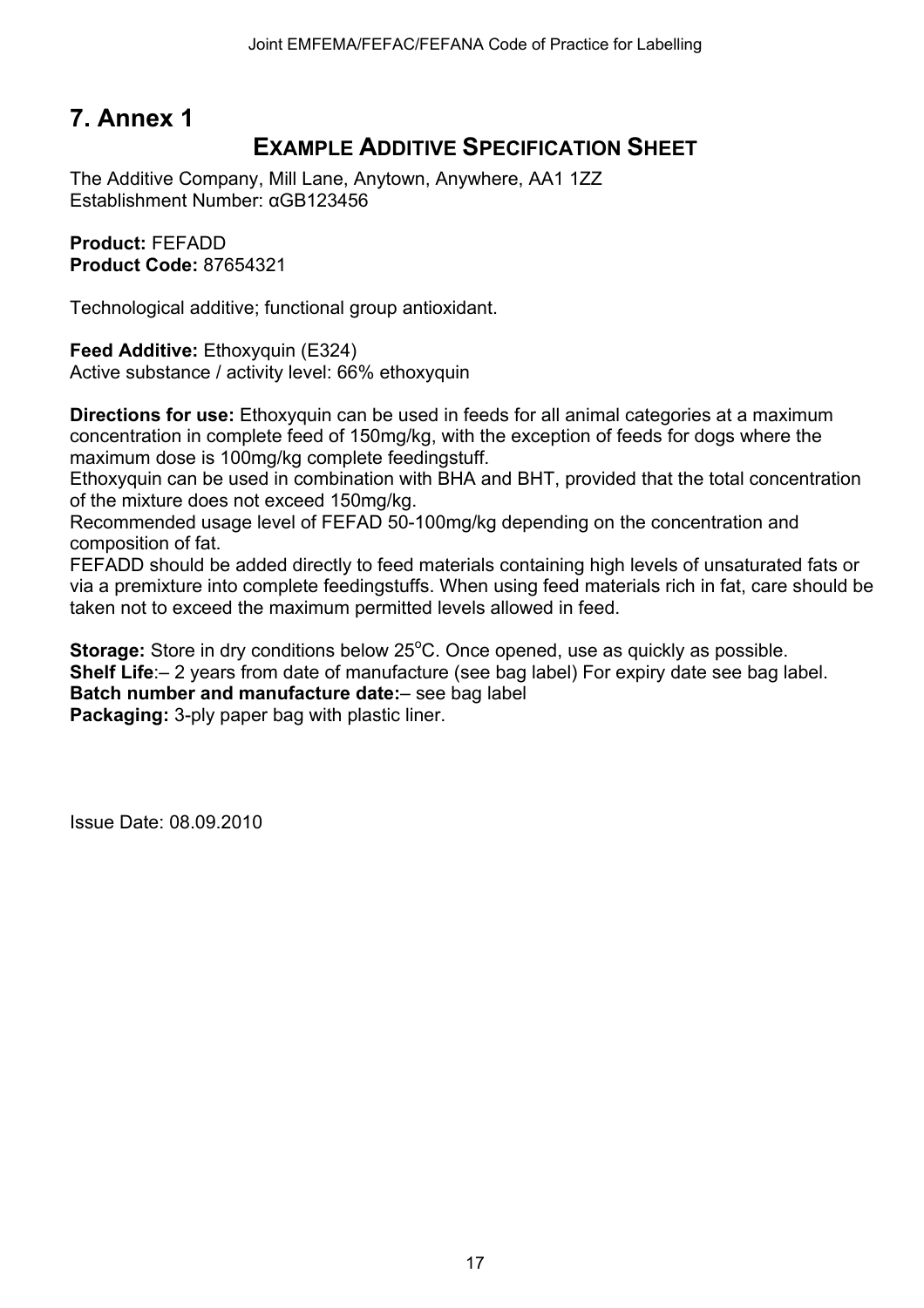## **EXAMPLE ADDITIVE LABEL**

The Additive Company, Mill Lane, Anytown, Anywhere, AA1 1ZZ Establishment Number: **αGB678910** 

Product: **FEFADD**  Ethoxyquin (E324) 66% Product Code: 87654321 For full specification and conditions of use, see Product Specification Sheet 87654321

Store in dry conditions at room temperature

Batch No: 123ABC

Manufacture Date: xx.xx.xxxx Expiry date yy.yy.yyyy (or 24 months from manufacture)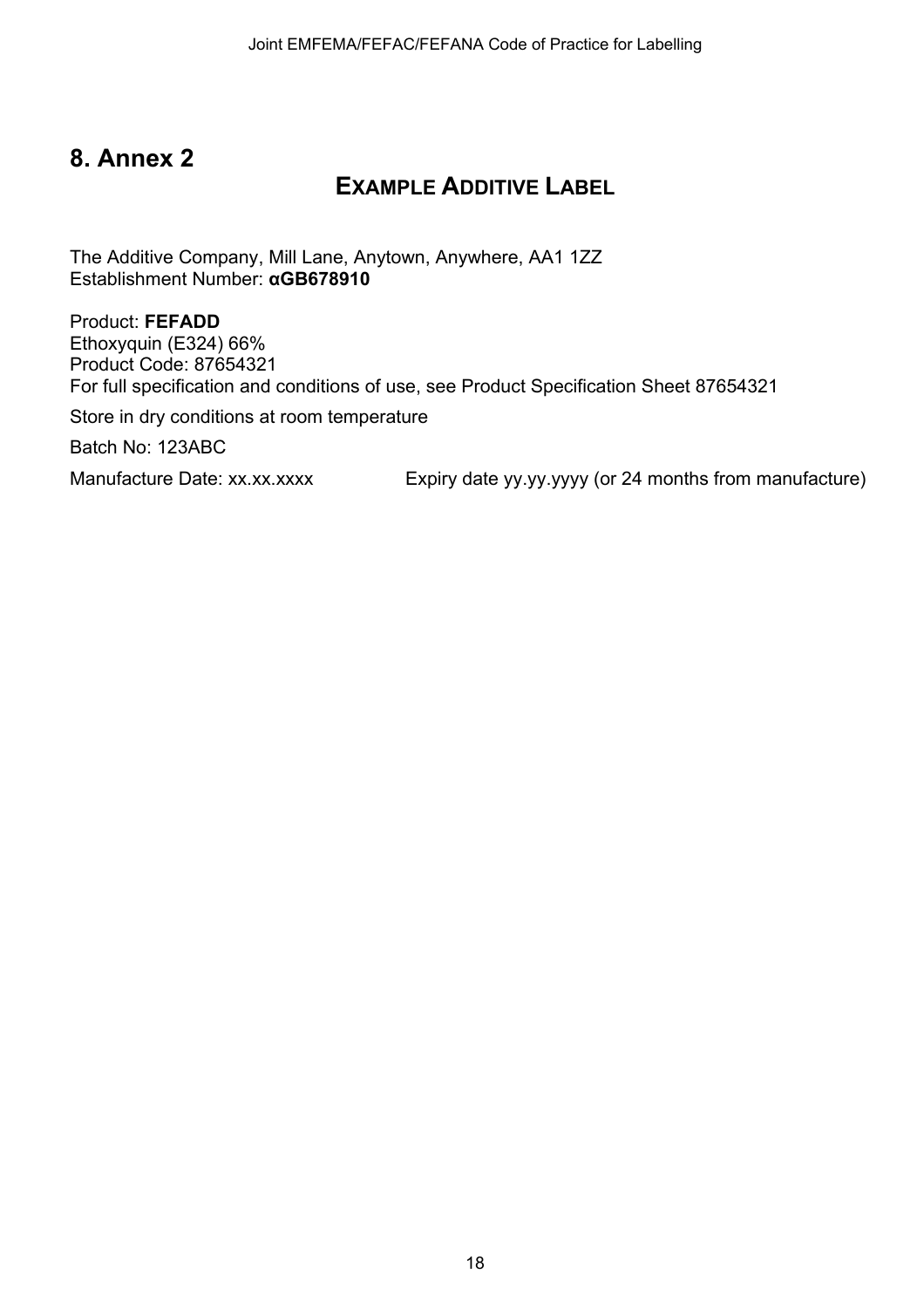### **EXAMPLE PREMIXTURE SPECIFICATION SHEET**

The Premixture Company, Mill Lane, Anytown, Anywhere, AA1 1ZZ Establishment Number: GB123456

Product Name: Bloggs Broiler Starter + Sacox

Product Code: 87654321

PREMIXTURE for inclusion in broiler starter feeds at 7.5kg/tonne of feed

**Specification** 

| ID No                           | <b>Active Component</b>                 | <b>Additive Name</b>          | Feed<br>Level  | Premix<br>level | Units    |
|---------------------------------|-----------------------------------------|-------------------------------|----------------|-----------------|----------|
| Vitamins<br>E672                | Vitamin A                               |                               | 12,500         | 1,666,667       | IU/kg    |
| E671                            | Vitamin D3                              |                               | 2,500          | 333,333         | IU/kg    |
| 3a670a                          | Vitamin D                               | 25-hydroxy cholecalciferol    | 62.5           | 8,333           | mcg/kg   |
| 3a700                           | Vitamin E                               | All-rac-α-tocopheryl acetate  | 75             | 10,000          | mg/kg    |
|                                 | Vitamin K                               |                               | 7.5            | 1,000           | mg/kg    |
|                                 | Vitamin B1                              | Thiamine mononitrate          | 2.5            | 333             | mg/kg    |
|                                 | Vitamin B2                              | Riboflavin                    | 7.5            | 1,000           | mg/kg    |
| 3a831                           | Vitamin B6                              | Pyridoxine hydrochloride      | 7.5            | 1,000           | mg/kg    |
|                                 | Vitamin B12                             | Cyanocobalamin                | 50             | 6,666           | mcg/kg   |
|                                 | Pantothenic Acid                        | Calcium d-pantothenate        | 15             | 2,000           | mg/kg    |
|                                 | Nicotinic Acid                          | Niacin                        | 75             | 10,000          | mg/kg    |
|                                 | <b>Folic Acid</b>                       |                               | $\overline{4}$ | 533             | mg/kg    |
|                                 | <b>Biotin</b>                           |                               | 300            | 40,000          | mcg/kg   |
| Trace elements                  |                                         |                               |                |                 |          |
| E1                              | Iron - Fe                               | Ferrous Sulphate, monohydrate | 75             | 10,000          | mg/kg    |
| E <sub>2</sub>                  | lodine -I                               | Calcium iodate, anhydrous     | 2.5            | 333             | mg/kg    |
| E <sub>4</sub>                  | Copper - Cu                             | Cupric sulphate pentahydrate  | 20             | 2,667           | mg/kg    |
| E <sub>5</sub>                  | Manganese - Mn                          | Manganese sulphate, m.hydrate | 120            | 16,000          | mg/kg    |
| E <sub>6</sub>                  | $Zinc - Zn$                             | Zinc sulphate, monohydrate    | 120            | 16,000          | mg/kg    |
| E7                              | Molybdenum - Mo                         | Sodium molybdate              | 0.75           | 100             | mg/kg    |
| E <sub>8</sub>                  | Selenium - Se                           | Sodium selenite               | 0.20           | 27              | mg/kg    |
| <b>Amino Acids</b>              |                                         |                               |                |                 |          |
| 3.1.1                           | Methionine                              | <b>DL-Methionine</b>          | 750            | 100,000         | mg/kg    |
| Enzymes                         |                                         |                               |                |                 |          |
| E1602                           |                                         | Roxazyme G2G                  | 100            | 13,333          | mg/kg    |
|                                 | Endo - 1,4-B-xylanase (IUB 3.2.1.8)     |                               | 2,600          | 346,667         | units/kg |
|                                 | Endo - 1,3(4)-B-glucanase (IUB 3.2.1.6) |                               | 1,800          | 240,000         | units/kg |
|                                 | Endo - 1,4-B-glucanase (IUB 3.2.1.4)    |                               | 1,800          | 106,667         | units/kg |
|                                 |                                         |                               |                |                 |          |
| Coccidiostat                    |                                         |                               |                |                 |          |
| E766                            | Salinomycin Sodium                      | Sacox 120 microGranulate      | 60             | 8,000           | mg/kg    |
|                                 |                                         |                               |                |                 |          |
| Antioxidants                    |                                         |                               |                |                 |          |
| E324                            | Ethoxyquin                              |                               | $\overline{2}$ | 267             | mg/kg    |
| Flavouring compounds            |                                         |                               |                |                 |          |
| Mixture of flavouring compounds |                                         |                               | 75             | 10,000          | mg/kg    |
|                                 |                                         |                               |                |                 |          |
| Carriers                        |                                         |                               |                |                 |          |
| Sodium Bicarbonate              |                                         |                               | 0.17           | 22.5            | %        |
| Calcium Carbonate               |                                         |                               | 0.0825         | 11.0            | %        |
| <b>Yeast Product</b>            |                                         |                               | 0.075          | 10              | %        |
| Maize flour                     |                                         |                               | 0.0375         | 5.0             | $\%$     |
|                                 |                                         |                               |                |                 |          |

#### **Other details**  Net weight 22.5kg *Packaging - Red paper*

Best Before – 4 months from date of manufacture (see bag label) (or mm/yyyy) Batch number – see bag label

#### **Contra-indications**

For use in feed for broiler chickens only.

Dangerous for equines and turkeys.

Do not use simultaneously with any other coccidiostat

This premixture contains an ionophore: simultaneous use with certain medicinal substances (e.g.tiamulin) can be contraindicated.

Use prohibited at least 1 day before slaughter.

Date: 15.11.2010

Notes – (Not part of the sheet) Information indicated in *italics* and boxed is considered to be voluntary, but advised to provide clarity to the user.